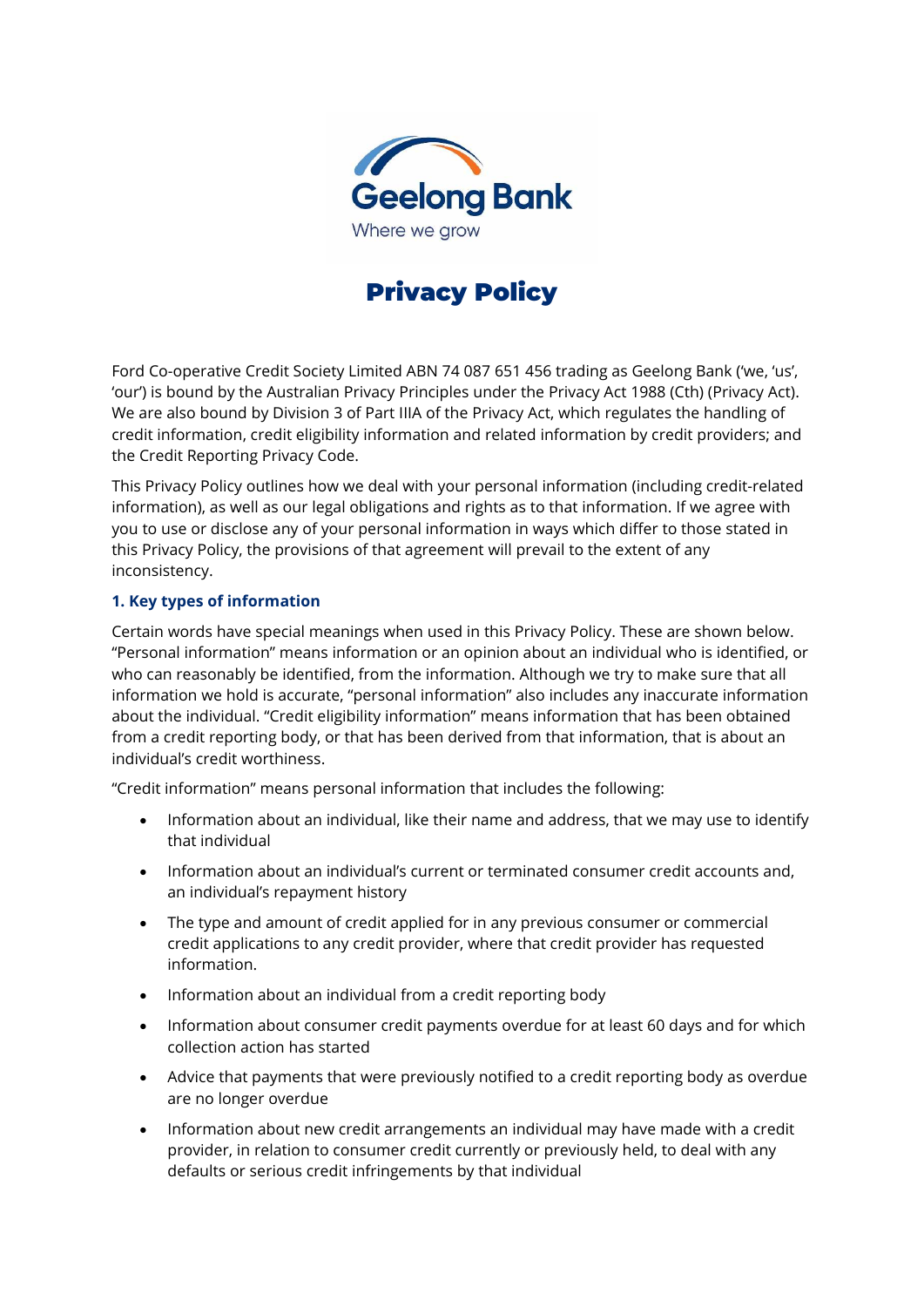- Information about court judgments which relate to credit that an individual has obtained or applied for
- Information about an individual on the National Personal Insolvency Index
- Publicly available information about an individual's credit worthiness, and
- An opinion of a credit provider that an individual has committed a serious credit infringement of credit provided by that credit provider.

We may not hold all of these kinds of information about a particular individual. However, if we hold any of these kinds of information, it is protected as "credit information" under this Privacy Policy. "Credit-related information" means credit information, credit eligibility information and related information.

# **2. Collection**

Wherever possible, we will collect personal information (including credit information) directly from you. This information will generally come from what you provide in your application for one of our products or services and supporting documentation.

We only ask for personal information relevant to our business relationship with a customer.

When you apply for one of our products or services, we may request:

- Identifying information, like your name, address and other contact details and your date of birth.
- Information about your financial position, like your income, expenses, savings and assets and any (other) credit arrangements
- Your employment details.
- Your tax file number, and
- Your reasons for applying for a product or service.

We may also collect personal information (including credit-related information) about you from third parties, such as any referees that you provide, your employer, other credit providers and third party service providers including credit reporting bodies. Credit reporting bodies collect credit information about individuals which they provide as credit reports to credit providers and others in the credit industry to assist them in managing credit risk, collecting debts and other activities. You can also ask a credit reporting body, through contact details on their website, not to use or disclose your personal information if you believe on reasonable grounds that you have been or are likely to be a victim of fraud, including identity fraud.

Some information is created through our internal processes, like credit eligibility scoring information.

### **3. Use**

We may use your personal information (including credit-related information) for the purpose of providing products and services to you and managing our business. This may include:

- Assessing and processing your application for the products and services we offer.
- Establishing and providing our systems and processes to provide our products and services to you Executing your instructions.
- Charging and billing.
- Uses required or authorized by law.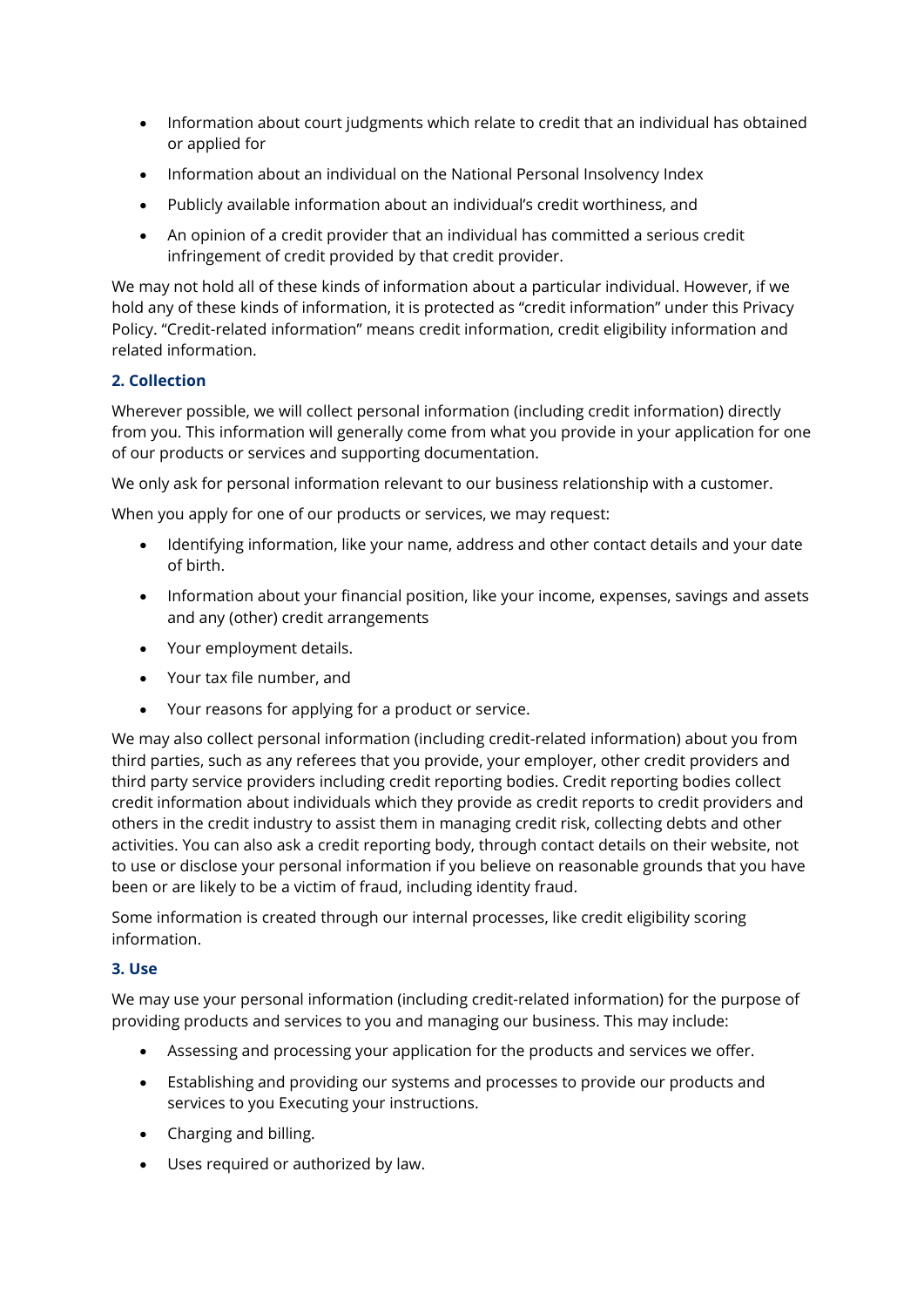- Maintaining and developing our business systems and infrastructure
- Research and development
- Collecting overdue payments due under our credit products
- Managing our rights and obligations regarding external payments systems; or
- Direct marketing

In general, we do not use or disclose your personal information (including credit-related information) for a purpose other than:

- A purpose set out in this Privacy Policy
- A purpose you would reasonably expect
- A purpose required or permitted by law, or
- A purpose otherwise disclosed to you to which you have consented

#### **4. Disclosure**

We may disclose your personal information (including credit-related information) to other organisations, for example:

- Our related companies
- External organisations that are our assignees, agents or contractors
- External service providers to us, such as organisations which we use to verify your identity, payment systems operators, mailing houses and research consultants
- Insurers and re-insurers, where insurance is provided in connection with our services to you
- Superannuation funds, where superannuation services are provided to you
- Other financial institutions, for example, when you apply for a loan from another credit provider and you agree to us providing information
- Credit reporting bodies, including disclosing that you are in default under a credit agreement or commit a serious credit infringement, if that is the case
- Lenders' mortgage insurers, where relevant to credit we have provided
- Debt collection agencies, if you have not repaid a loan as required
- Our professional advisors, such as accountants, lawyers and auditors
- State or territory authorities that give assistance to facilitate the provision of home loans to individuals
- Certain entities that have bought or otherwise obtained an interest in your credit product, or that are considering doing so, and their professional advisors
- Your representative, for example, lawyer, mortgage broker, financial advisor or attorney, as authorized by you; or
- If required or authorized by law, to government and regulatory authorities.

We will take reasonable steps to ensure that these organisations are bound by sufficient confidentially and privacy obligations of your personal information.

We may disclose your personal information overseas. The countries where we are likely to disclose your personal information include Philippines (MyCard), United Kingdom (Cash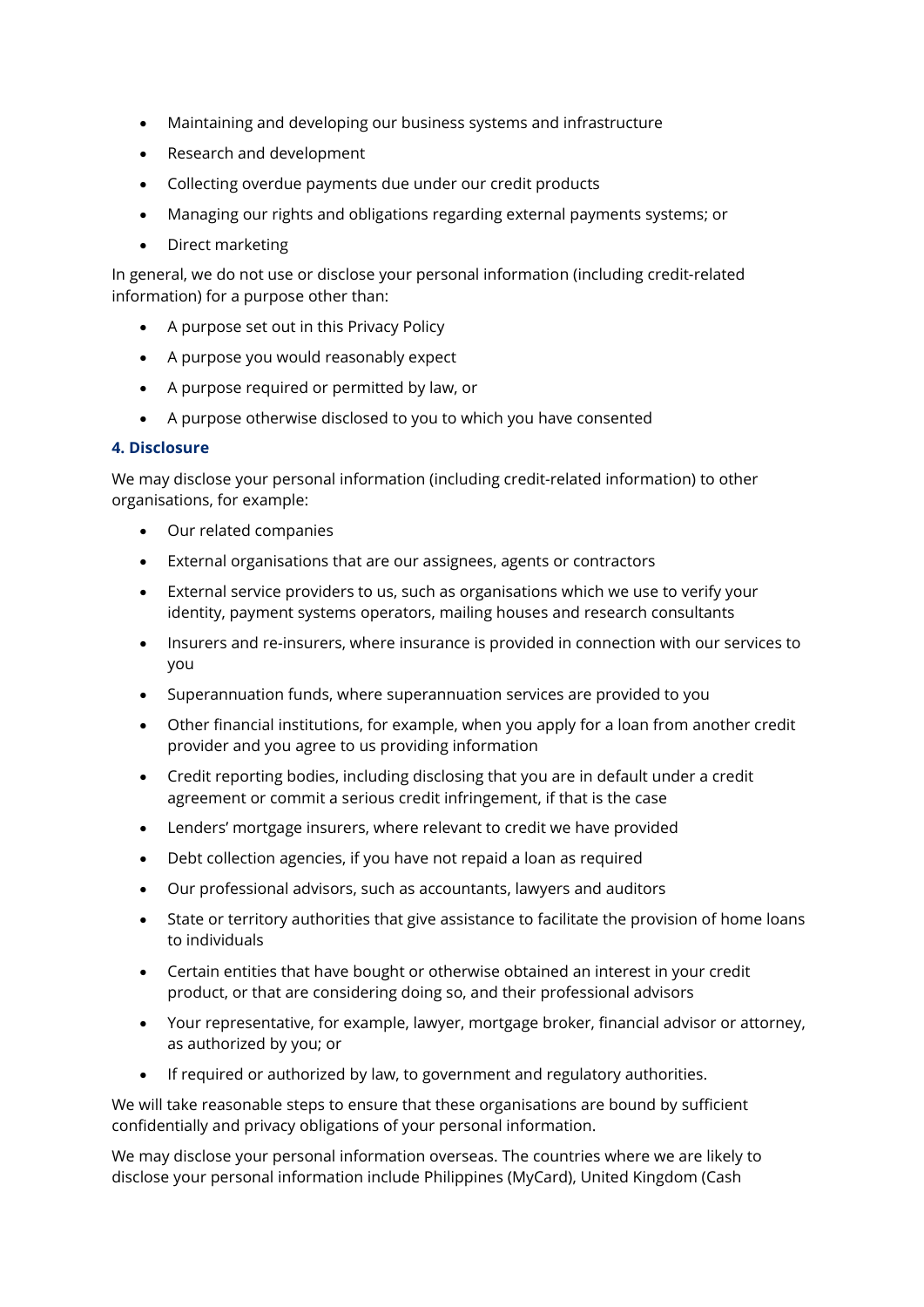Passport) and USA (Western Union). However, if we do disclose this information outside Australia, we will do so on the basis that the information will be used only for the purposes set out in this Privacy Policy.

# **5. Sensitive information**

Where it is necessary to do so, we may collect personal information about you that is sensitive. Sensitive information includes information about an individual's health, and membership of a professional or trade association.

Unless we are required or permitted by law to collect that information, we will obtain your consent. However, if the information relates directly to your ability to meet financial obligations that you owe to us, you are treated as having consented to its collection.

# **6. Refusal of credit applications**

We may refuse an application for consumer credit made by you individually or with other applicants. Our refusal may be based on credit eligibility information obtained from a credit reporting body about either you, another applicant or another person proposed as guarantor. In that case, we will give you written notice that the application has been refused on the basis of that information. We will tell you the name and contact details of the relevant credit reporting body and other relevant information.

# **7. Security**

We store information in different ways, including in paper and electronic form. We take all reasonable steps to ensure that your personal information (including credit-related information), held on our website or otherwise, is protected from:

- Misuse, interference and loss, and
- Unauthorized access, disclosure or modification.

We ask you to keep your passwords and personal identification numbers safe, in accordance with our suggestions.

When we no longer require your personal information (including when we are no longer required by law to keep records relating to you), we take reasonable steps to ensure that it is destroyed or de-identified.

# **8. Website**

This section explains how we handle personal information collected from our website. If you have any questions or concerns about transmitting your personal information via the internet, you may contact our Privacy Officer, whose details are in paragraph 14 of this Privacy Policy, as there are other ways for you to provide us with your personal information.

# **Visiting our website**

Anytime you access an unsecured part of our website, that is, a public page that does not require you to log on, we will collect information about your visit, such as:

- The time and date of the visit
- Any information or documentation that you download
- Your browser type, and
- Internet protocol details of the device used to access the site

Our website also includes a number of calculators, which may require you to enter your personal details. If you save the data you enter on the calculator, this information will be stored.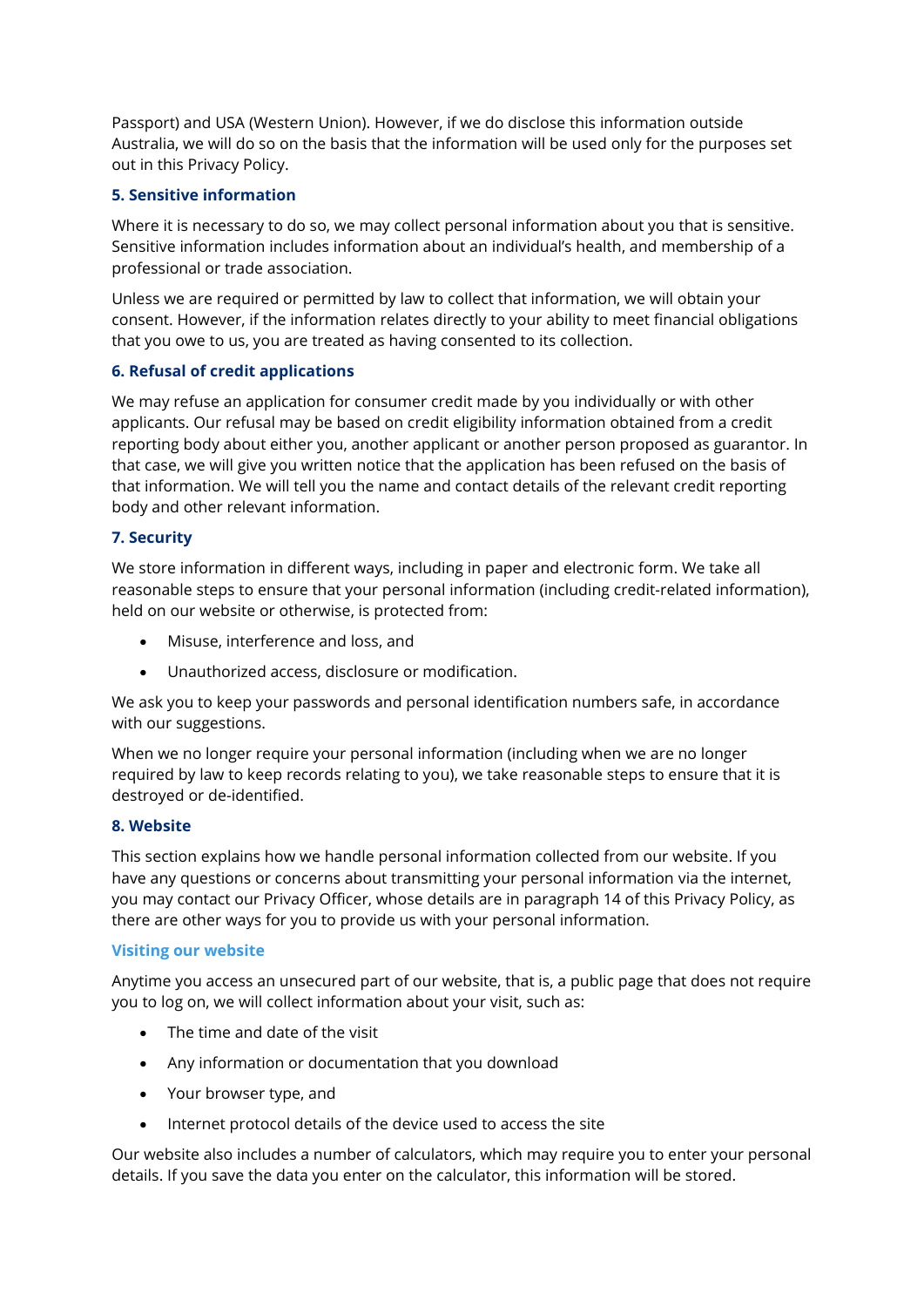## **Cookies**

A 'cookie' is a small text file which is placed on your internet browser and which we may access each time you visit our website. When you visit the secured pages of our website (ie pages that you have to provide login details to access) we use cookies for security and personalization purposes. When you visit the unsecured pages of our website (ie public pages that you can access without providing login details) we use cookies to obtain information about how our website is being used. You may change the settings on your browser to reject cookies, however doing so might prevent you from accessing the secured pages of our website.

### **Email**

When we receive emails, we will retain the content of the email and our response to you where we consider it necessary to do so. Your email address will only be used or disclosed for the purpose for which it was provided. It will not be added to any mailing lists or used for any other purpose without your consent.

#### **Security**

We use up-to-date security measures on our website to protect your personal information and your credit information. Any data containing personal, credit or related information which we transmit via the internet is encrypted. However, we cannot guarantee that any information transmitted via the internet by us, or yourself, is entirely secure. You use our website at your own risk.

#### **Links on our website**

Our website may contain links to third party websites. The terms of this Privacy Policy do not apply to external websites. If you wish to find out how any third parties handle your personal information or credit information, you will need to obtain a copy of their privacy policy.

#### **9. Access**

You may request access to the personal information (including credit-related information) that we hold about you at any time from our Privacy Officer whose details are in paragraph 14 of this Privacy Policy.

We will respond to your request for access within a reasonable time. If we refuse to give you access to any of your personal information, we will provide you with reasons for the refusal and the relevant provisions of the Privacy Act that we rely on to refuse access. You can contact our Privacy Officer if you would like to challenge our decision to refuse access.

We may recover the reasonable costs of our response to a request for access to personal information.

#### **10. Accuracy**

We take reasonable steps to make sure that the personal information (including credit-related information) that we collect, use or disclose is accurate, complete and up-to-date. However, if you believe your information is incorrect, incomplete or not current, you can request that we update this information by contacting our Privacy Officer whose details are in paragraph 14 of this Privacy Policy.

# **11. Marketing**

We may use your personal information, including your contact details, to provide you with information about products and services, including those of third parties, which we consider may be of interest to you. We are permitted to do this while you are our customer, and even if you are on the Do Not Call Register.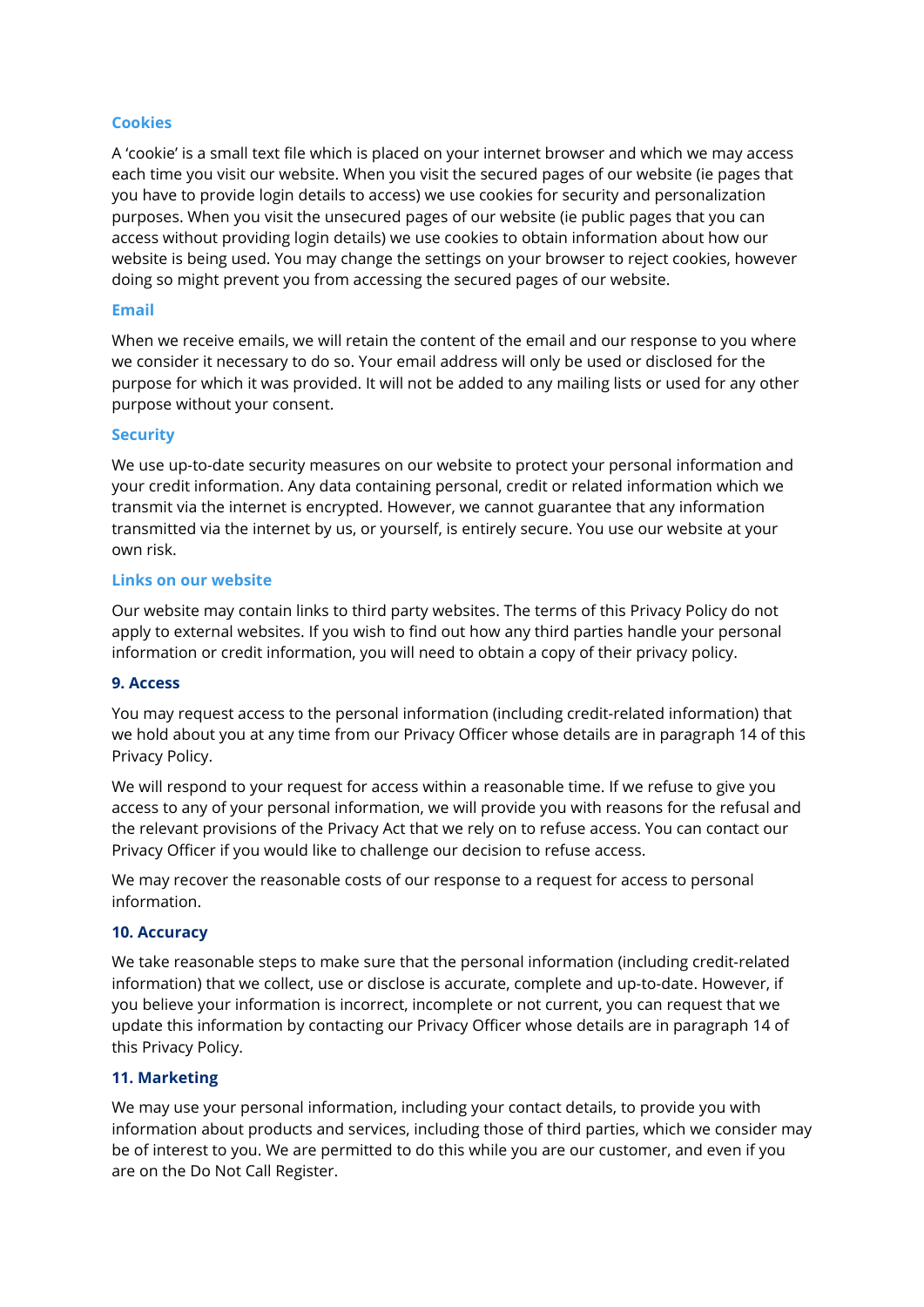We may also provide your details to other organisations for specific marketing purposes. We will consider that you consent to this, unless you opt out. You may opt out at any time if you no longer wish to receive marketing information or do not wish to receive marketing information through a particular channel, like email. In order to do so, you will need to request that we no longer send marketing materials to you or disclose your information to other organisations for marketing purposes. You can make this request by contacting our Privacy Officer whose details are in paragraph 14 of this Privacy Policy, or by 'unsubscribing' from our email marketing messages, which always include an unsubscribe option.

To help us reach the right people with our credit direct marketing, we may ask a credit reporting body to "pre-screen" a list of potential recipients of our direct marketing against our eligibility criteria to remove recipients that do not meet those criteria. Veda Advantage, whose privacy policy and contact details are at www.veda.com.au cannot use information about your existing loans or repayment history in carrying out its pre-screening and it must destroy its pre-screening assessment once it has given us, or a contractor acting on our behalf, the list of eligible recipients. If you do not want your credit information used for pre-screening by a credit reporting body that holds credit information about you, you can opt-out by informing that credit reporting body, whose contact details are on their website above.

## **12. Changes to the Privacy Policy**

We may make changes to this Privacy Policy from time to time (without notice to you) that are necessary for our business requirements or the law. Our current Privacy Policy is available on our website.

## **13. Questions and complaints**

If you have any questions, concerns or complaints about this Privacy Policy, or our handling of your personal information (including credit-related information), please contact our Privacy Officer whose details are in paragraph 14 of this Privacy Policy. You can also contact the Privacy Officer if you believe that the privacy of your personal information has been compromised or is not adequately protected.

Once a complaint has been lodged, the Privacy Officer will respond to you as soon as possible. We will aim to deal with your complaint at the source of your complaint. If you are not satisfied with the response you receive, please let us know and our Privacy Officer will investigate further and respond to you.

If you are still not satisfied, you can contact external bodies that deal with privacy complaints. The Australian Financial Complaints Authority is our external dispute resolution scheme, the Federal Privacy Commissioner or, in the case of insurance-related privacy complaints, the Australian Prudential Regulation Authority. Any of these bodies may forward your complaint to another external dispute resolution body if it considers the complaint would be better handled by that other body.

#### **Australian Financial Complaints Authority**

Post: GPO Box 3, Melbourne VIC 3001

Telephone: 1800 931 678

Website: www.afca.org.au